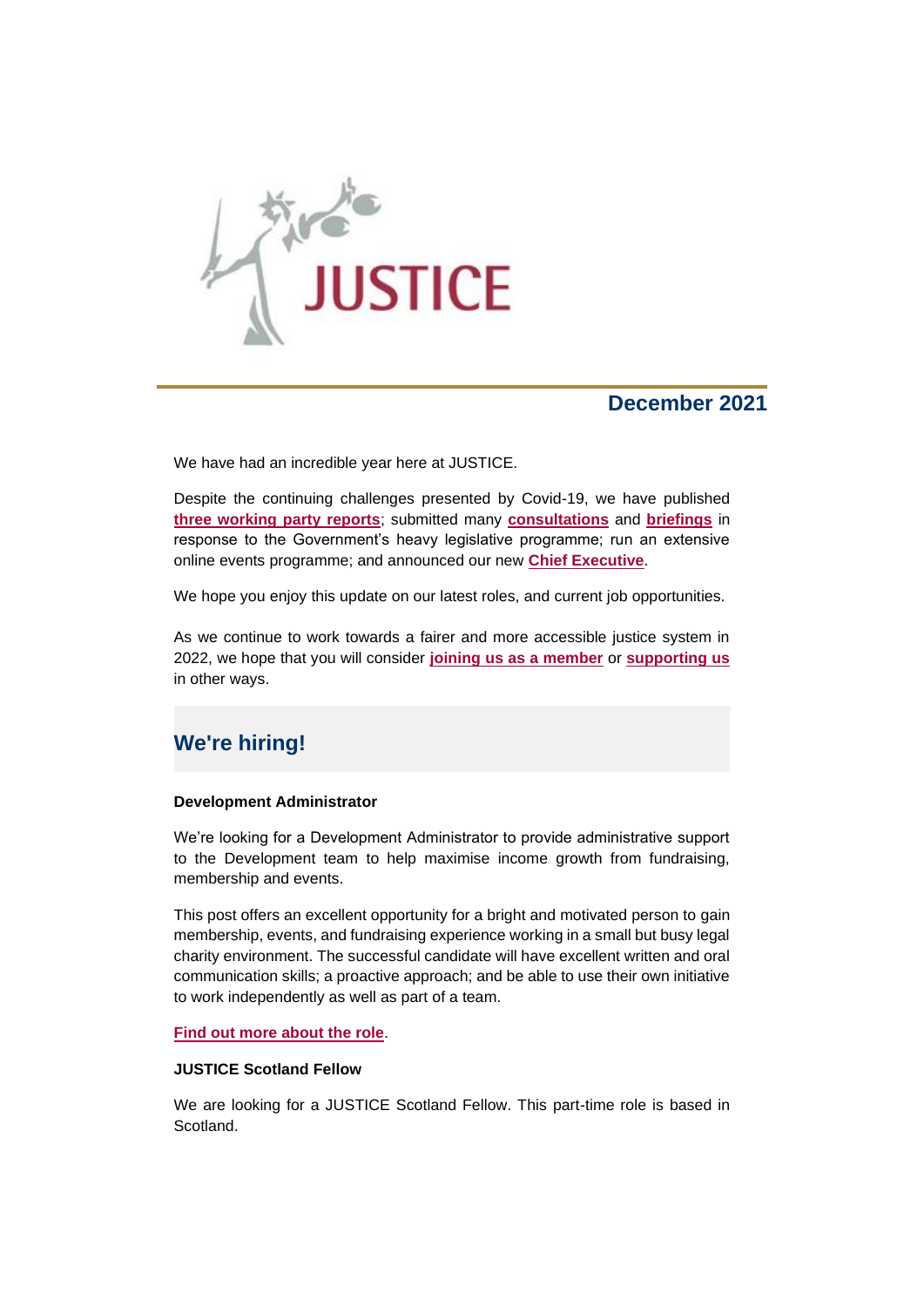The successful applicant will work closely with our legal staff and Scottish members to support the work of JUSTICE Scotland. The Fellowship will provide the opportunity to develop research and drafting skills, to engage with litigation and law-making processes in Scotland, and to be part of a small, friendly and committed staff.

**[Find out more about the Fellowship](https://support.justice.org.uk/page.redir?target=https%3a%2f%2fjustice.org.uk%2fabout-us%2fvacancies%2f&srcid=18141&srctid=1&erid=1251791&trid=1bfb2286-88ef-46c9-96e9-5e74398902ca)**.

### **Human Rights Act**

JUSTICE is very concerned by the **[Government's plans to introduce a new bill](https://support.justice.org.uk/page.redir?target=https%3a%2f%2ft.co%2fUK0Z7XOT7y&srcid=18141&srctid=1&erid=1251791&trid=1bfb2286-88ef-46c9-96e9-5e74398902ca)  [of rights](https://support.justice.org.uk/page.redir?target=https%3a%2f%2ft.co%2fUK0Z7XOT7y&srcid=18141&srctid=1&erid=1251791&trid=1bfb2286-88ef-46c9-96e9-5e74398902ca)**. The Human Rights Act is a carefully crafted and balanced piece of legislation. Replacing it with a new bill of rights will jeopardise the protection of rights in the UK and weaken access to justice.

Parliament already "has the last word on the law of the land in this country". The HRA ensures that is the case, enabling courts to give effect to and protect individuals' rights whilst maintaining Parliamentary sovereignty. We don't want to lose this.

Replacing the HRA with a bill of rights is not only unnecessary but risks considerable uncertainty and lack of clarity as to the operation of the changes, to the detriment of individuals, organisations, and public bodies.

We will be responding to the Government consultation and will update our members throughout the process. We will be hosting a **[members' event](https://support.justice.org.uk/page.redir?target=http%3a%2f%2fjustice.org.uk%2fsupport-justice%2fjoin-justice%2fjoin-justice%2f&srcid=18141&srctid=1&erid=1251791&trid=1bfb2286-88ef-46c9-96e9-5e74398902ca)** about the HRA in early 2022 – bookings will open in the New Year.

### **The Covid-19 Inquiry**

The Government has announced **[Baroness Heather Hallett](https://support.justice.org.uk/page.redir?target=https%3a%2f%2fwww.gov.uk%2fgovernment%2fnews%2fprime-minister-announces-covid-19-inquiry-chair&srcid=18141&srctid=1&erid=1251791&trid=1bfb2286-88ef-46c9-96e9-5e74398902ca)** as the chair of the public inquiry into the response to the Covid-19 pandemic.

JUSTICE welcomes the Government's announcement and confirmation that there will be a process of public engagement and consultation before the terms of reference are finalised.

The Chair of JUSTICE's **[When Things Go Wrong](https://support.justice.org.uk/page.redir?target=https%3a%2f%2fjustice.org.uk%2four-work%2fsystem-wide-reform%2fwhen-things-go-wrong%2f&srcid=18141&srctid=1&erid=1251791&trid=1bfb2286-88ef-46c9-96e9-5e74398902ca)** Working Party, **Sir Robert Owen**, has previously **[written to the Prime Minister](https://support.justice.org.uk/page.redir?target=https%3a%2f%2fjustice.org.uk%2fletter-to-pm-covid-inquiry%2f&srcid=18141&srctid=1&erid=1251791&trid=1bfb2286-88ef-46c9-96e9-5e74398902ca)** highlighting our recommendations and calling for a public consultation on the inquiry's terms of reference. This is crucial if the inquiry is going to gain the public's trust.

Survivors and those bereaved have often been let down by a system plagued by institutional defensiveness. It is crucial that the same does not occur with the Covid-19 inquiry, which must be both effective and reflect the needs of all those impacted by Covid-19.

The Scottish Government yesterday announced the Chair, **[Hon. Lady Poole QC](https://support.justice.org.uk/page.redir?target=https%3a%2f%2fwww.gov.scot%2fnews%2fcovid-public-inquiry%2f&srcid=18141&srctid=1&erid=1251791&trid=1bfb2286-88ef-46c9-96e9-5e74398902ca)**, and terms of reference of the Scottish Covid-19 public inquiry. These terms of